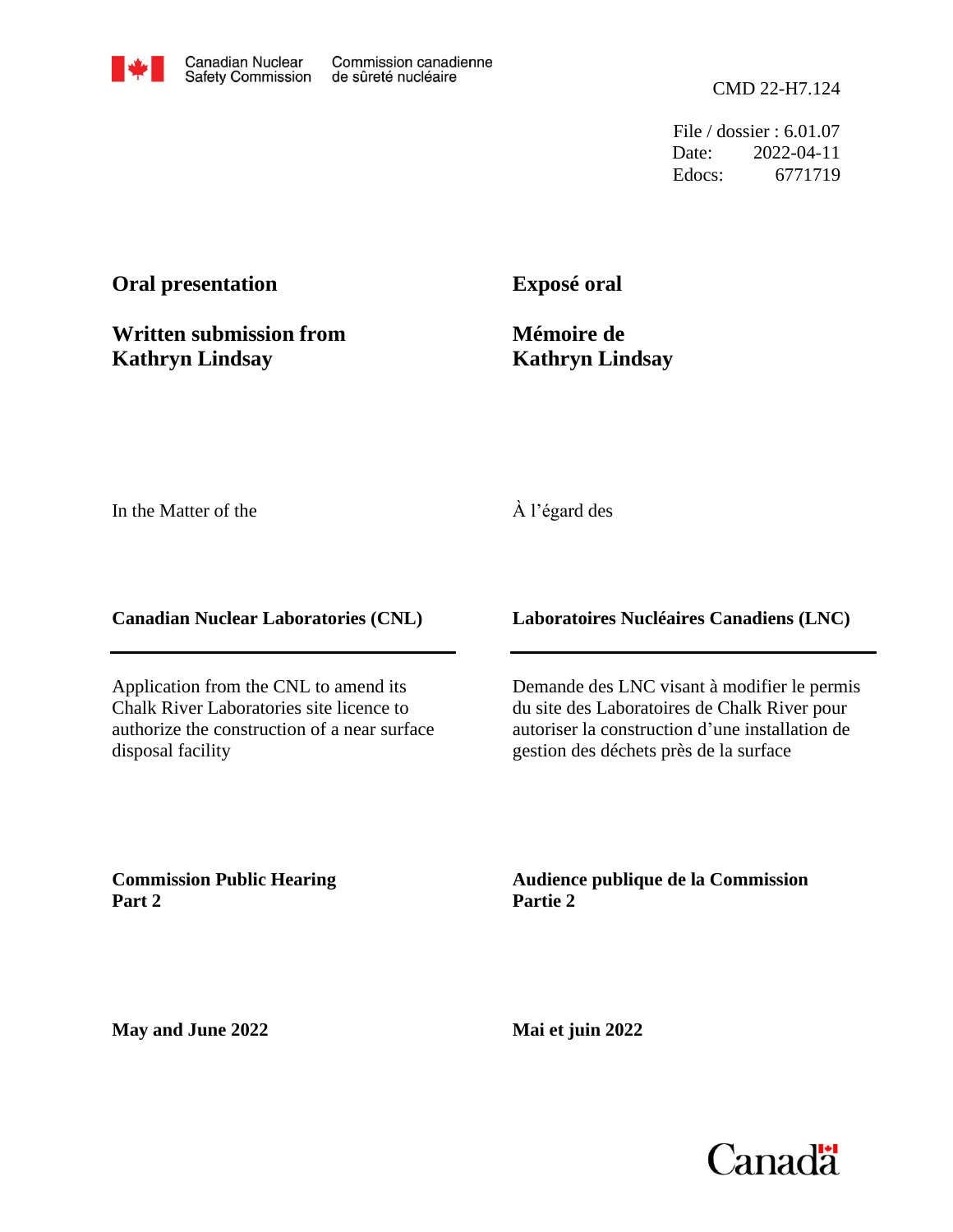Submission to CNSC re: CNL's application to allow for the construction of a Near Surface Disposal Facility at Chalk River Laboratories (Ref. 2022-H-07)

## From: Kathryn Lindsay, PhD (Wildlife Ecology '84 )

In addition to this written submission, I also request to make an oral presentation at the CNSC public hearing on this matter currently scheduled for May 31, 2022.

The oral presentation would focus on the concerns listed below. Given the diversity outline, this submission does not easily fall within any one of the topic areas defined for the hearing.

I am making this submission in the following capacity:

- Concerned member of the public.
- Constituent of Renfrew-Nipissing-Pembroke.
- Sixth generation settler in the Bonnechere River Valley and property owner in Horton Twp. in the County of Renfrew.
- Third generation owner of a cottage property downstream of Chalk River in McNab/Braeside Twp. in the County of Renfrew.
- PhD wildlife ecologist with Environment Canada (retired after 33 years).
- Adjunct Research Professor in Geography and Environmental Studies and Director (emeritus) of the Geomatics and Landscape Ecology Research Lab at Carleton University in Ottawa.
- Chair of the Board, Director, and Program volunteer of the Bonnechere River Watershed Project, a community-based charitable not-for-profit started in 1998. Its mission is to engage with others to promote awareness and inspire stewardship actions for the Bonnechere River and its watershed (a tributary of the Ottawa), and more recently to build collective capacity to take stewardship action for other watersheds as project lead for Freshwater Partners Renfrew County.
- Founding member of the Kitchissippi-Ottawa Valley Chapter of the Council of Canadians but not the lead on that submission.

The current submission draws considerably on the work and resources provided by the Concerned Citizens of Renfrew County & Area (CCRCA) and the Kitchissippi-Ottawa Valley Chapter of the Council of Canadians, both of whose submissions we support.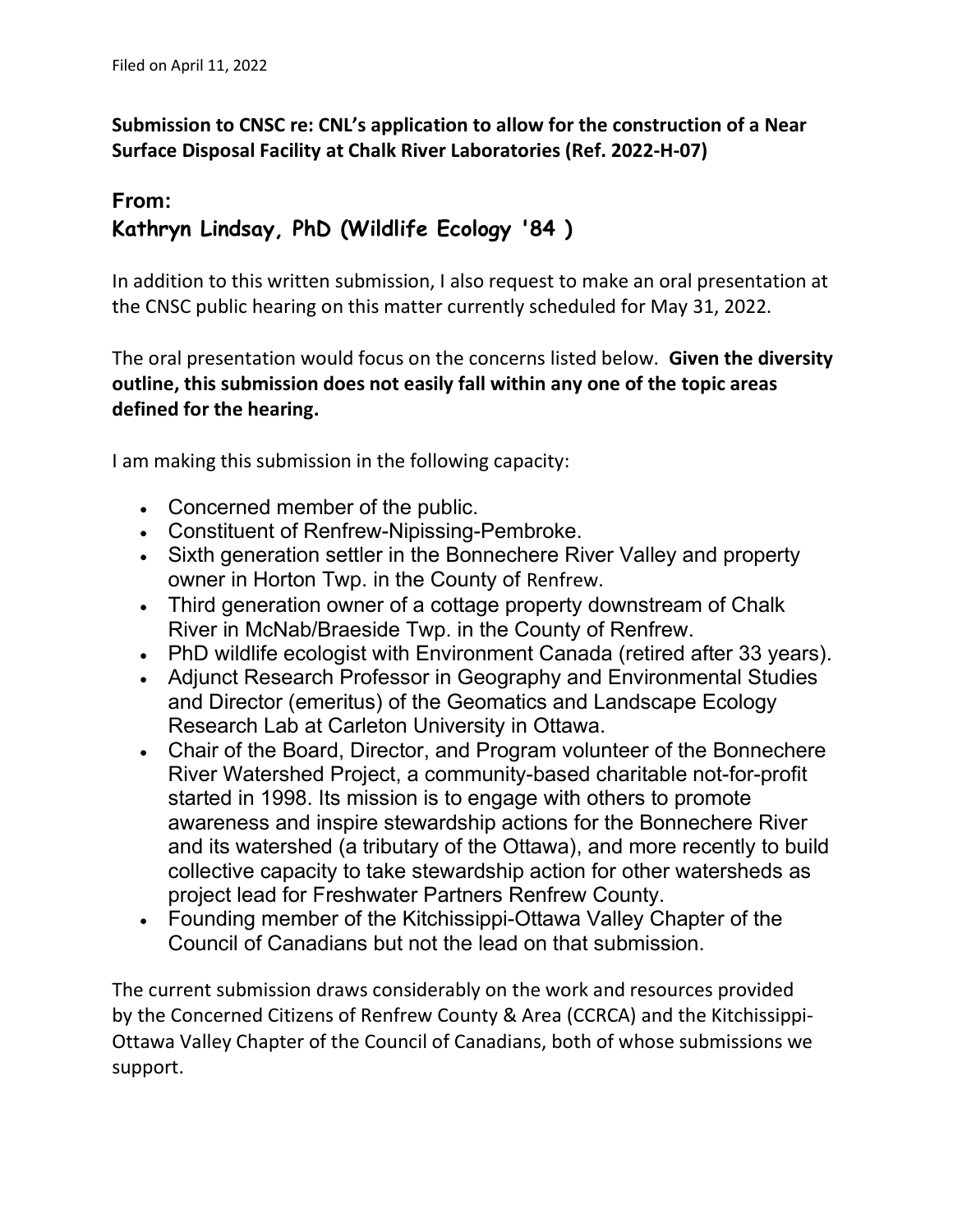## List of concerns:

- The proposed facility does not comply with international safety standards for the type of waste to be deposited and may not even have the capacity to deal with current and future radioactive and other hazardous waste at CRL, and even less so if more nuclear waste, including commercial/industrial radioactive wastes, continues to be transported to CRL from other sites in Canada, and possibly from abroad (e.g. cobalt-60).
- CNL has not considered other locations (such as the adjacent Department of National Defence property at Garrison Petawawa) for a waste disposal site that is better value for our tax dollars, can deal with more highly radioactive waste, can accommodate greater storage capacity, is exposed to less risk from extreme events due to climate change (e.g. intense precipitation, rapid snow melt, wind microbursts or tornadoes) and seismic activity (e.g. earthquakes), can incorporate natural barriers to mitigate waste migration and human intrusion during operation and following closure, and better conserves significant woodlands/wetlands/grasslands and associated biodiversity including species at risk. This is In contrast to the proposed NSDF at CRL which is on a seismically-active fault line, will result in 30 hectares of mature forest loss and additional loss and/or degradation of terrestrial and wetland habitat including for species at risk, and requires engineered barriers to prevent human intrusion and to mitigate further contamination from leakage and migration of hazardous wastes to adjacent land and ground/surface waters including the Ottawa River itself, Canada's newest Heritage River, and a source of drinking water for millions of Canadians.
- CNSC's refusal to adjourn, postpone or suspend the hearing on the EA and CNL license amendment for the NSDF in response to numerous formal requests for a variety of reasons including from:
- 1. Algonquin Anishinaabeg Nation Tribal Council and Kebaowek First Nation (on whose unceded and untreatied territory the proposed NSDF would be located) on August 26, 2020 to NRCAN with a c.c. to CNSC on the failure to adequately engage and consult.
- 2. Kebaowek First Nation to CNSC on January 31, 2022 again on the basis that CNSC has not discharged the Crown's duty to consult nor undertaken adequate engagement and consultation before deciding to proceed with the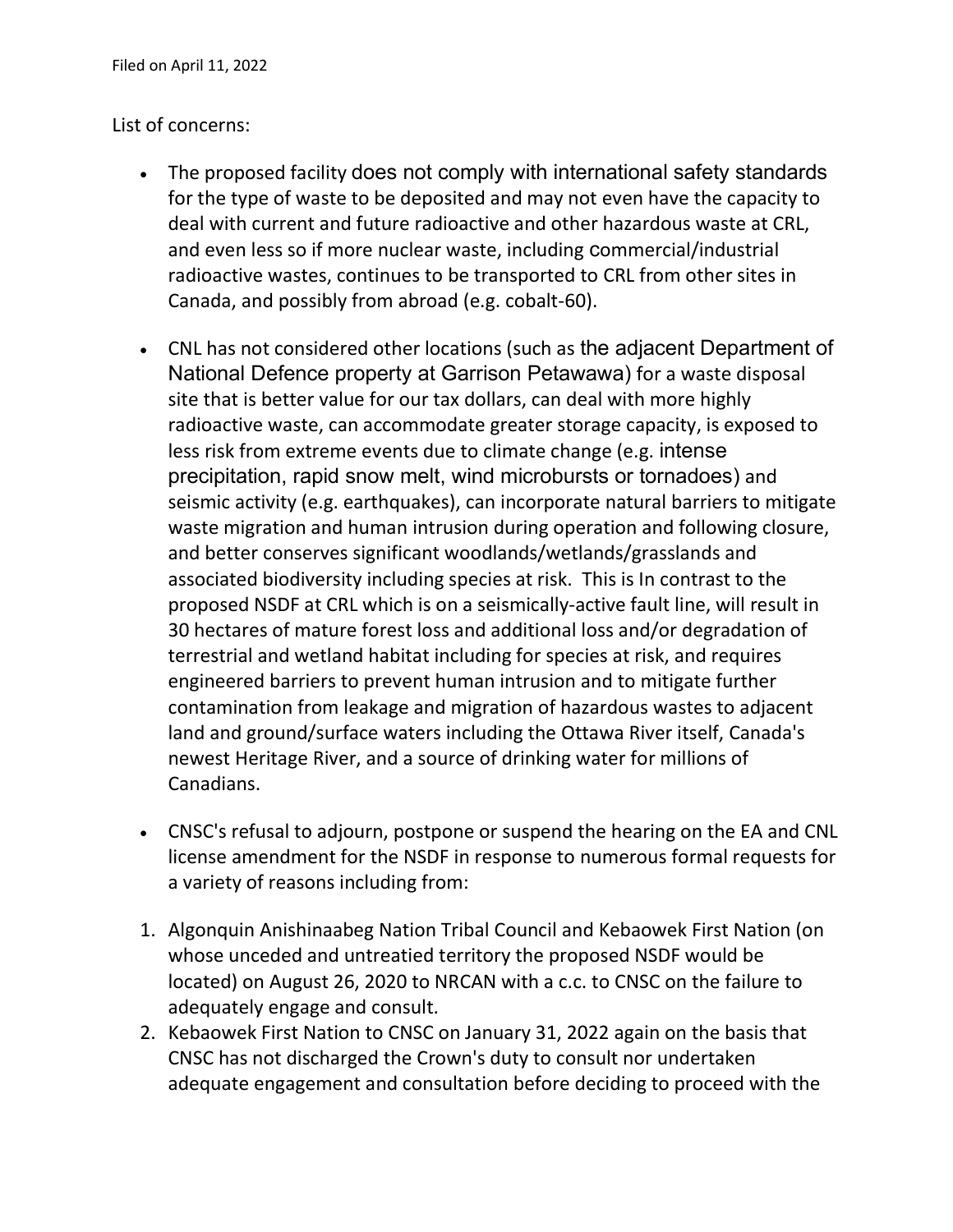EA, pre-approve the license amendment request and fast-track the licensing hearing for the NSDF.

- 3. Members of Parliament and 50 environmental and citizen groups on February 15, 2022.
- 4. Concerned Citizens of Renfrew County & Area to CNSC on March 14, 2022, given the omission to consider the characteristics and quantities of the radioactive waste at CRL and other federal nuclear research facilities.
- 5. The Algonquin Anishinaabeg Nation to CNSC on April 1, 2022 again on the failure to adequately engage and consult, and so that the Ten Principles policy guidelines could be implemented including "Free, Prior and Informed Consent" as a centrepiece of the United Nations' Declaration of the Rights of Indigenous Peoples, and as they intersect with the social and political priority of Indigenous reconciliation in Canada.
- 6. Algonquins of Barriere Lake to CNSC on April 1, 2022 on the basis that CNSC fast tracking the NSDF hearing without fully and meaningfully consulting affected Algonquin Anishinaabeg communities is unreasonable and falls considerably short of fulfilling the Crown's duty to meaningfully consult.
- In addition, the NSDF hearing should not move forward until the completion of three federal reviews that have implications for radioactive waste disposal in Canada including:
- 1. The audit of nuclear waste management by the Office of the Auditor General of Canada which began in the summer of 2021 and report expected later in 2022.
- 2. The draft policy on radioactive waste management and decommissioning by NRCAN released on February 1, 2022 for public comment by April 2, 2022.
- 3. The comprehensive review started in February 2022 by the parliamentary Standing Committee on the Environment and Sustainable Development on nuclear waste governance in Canada and its impacts on the environment, including the issues raised by the import of these wastes and the trade in medical technologies.

In conclusion, given the concerns articulated above, and by other submissions, the CNSC would be seen as just, not credible, but rather a "captured regulator", if it were to render a decision based on the assertion that CNL has made adequate provision for the protection of the environment and the health, safety and security of Canadians, especially in the Ottawa Valley, and proceed with the approval of the EA and CNL license amendment for the proposed NSDF at CRL.